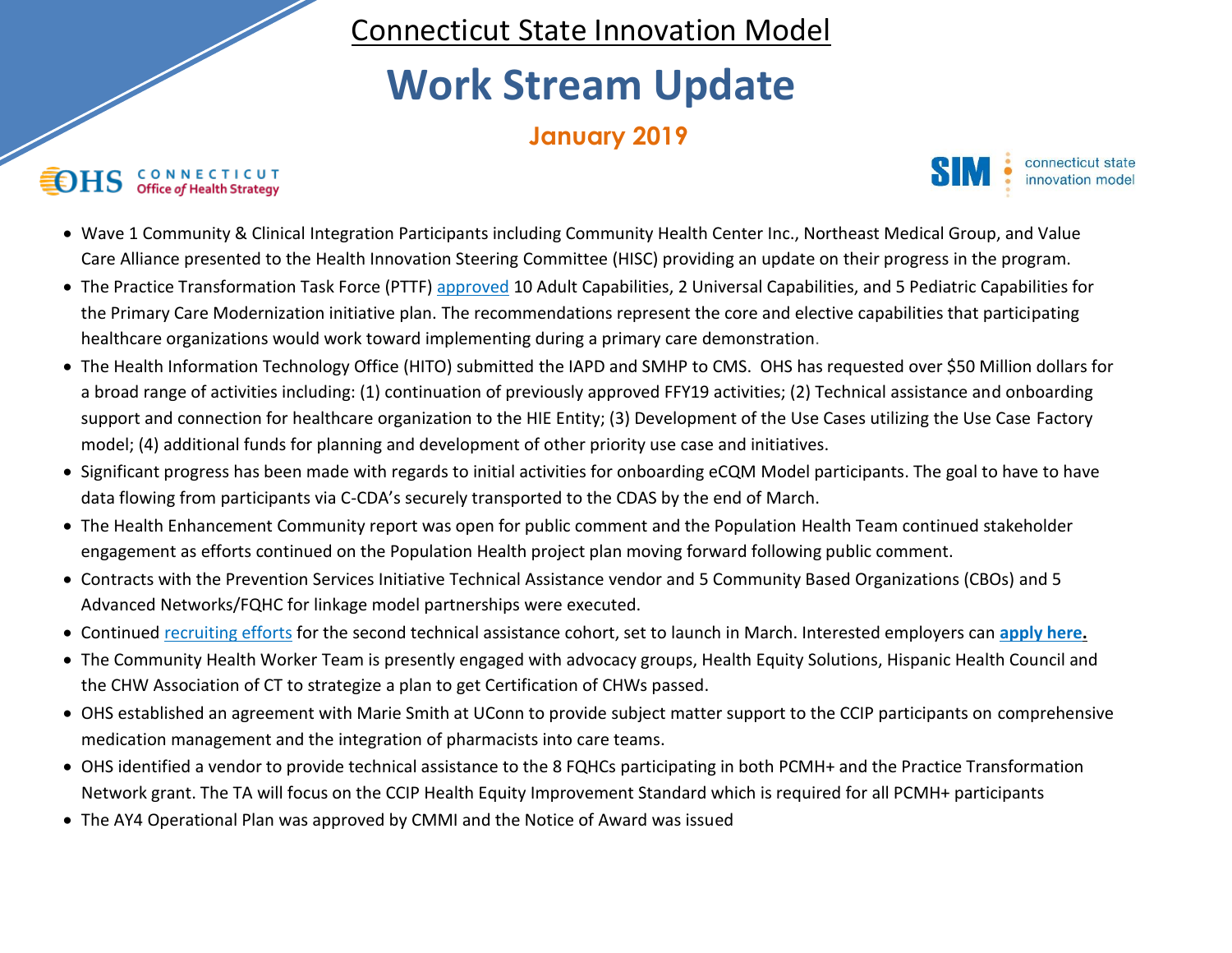| Council/                                                                         | <b>Major Topics</b>                                                                                        | Progress/                                                                                                                                                                                                                                                                                                                                                                                                                                                                                                                                                             | <b>Next Steps</b>                                                                                                                                                                                                                                                                                                                | <b>Upcoming</b>       |
|----------------------------------------------------------------------------------|------------------------------------------------------------------------------------------------------------|-----------------------------------------------------------------------------------------------------------------------------------------------------------------------------------------------------------------------------------------------------------------------------------------------------------------------------------------------------------------------------------------------------------------------------------------------------------------------------------------------------------------------------------------------------------------------|----------------------------------------------------------------------------------------------------------------------------------------------------------------------------------------------------------------------------------------------------------------------------------------------------------------------------------|-----------------------|
| <b>Work Stream</b>                                                               | <b>Covered</b>                                                                                             | <b>Outputs</b>                                                                                                                                                                                                                                                                                                                                                                                                                                                                                                                                                        |                                                                                                                                                                                                                                                                                                                                  | <b>Meetings</b>       |
| <b>Healthcare</b><br>Innovation<br><b>Steering</b><br><b>Committee</b><br>(HISC) | <b>Health</b><br><b>Enhancement</b><br><b>Communities</b><br>PCMH+                                         | • Wave 1 Community & Clinical Integration<br>Participants including Community Health Center<br>Inc., Northeast Medical Group, and Value Care<br>Alliance presented their progress to date in the<br>program.<br>• A brief update on Primary Care Modernization was<br>shared.<br>• The meeting presentation can be found here.                                                                                                                                                                                                                                        | • Nominate Population Health<br>Council member representing the<br><b>Community Action Agencies</b><br>• Review Primary Care<br><b>Modernization Capabilities</b><br>recommended by the Practice<br><b>Transformation Task Force</b>                                                                                             | 2/14/19               |
| Consumer<br><b>Advisory Board</b><br>(CAB)                                       | <b>Consumer input</b><br>on barriers to<br>appropriate<br>healthcare<br><b>Healthcare</b><br><b>Reform</b> | Consumer Engagement Coordinator continues to<br>٠<br>conduct outreach to community organizations for<br>continued consumer engagement events<br>CAB members and consumers continue<br>representation on PCM Design groups (Diverse<br>Care Teams, Community Integration, Adult<br>Behavioral Health, Pediatrics, Genomics, People<br>with Disabilities, Pain Management) - providing<br>questions and concerns addressed in the design<br>group process<br>CAB members and consumers continue to provide<br>$\bullet$<br>feedback on HEC Model and PCM Payment Reform | • CAB to continue consumer<br>engagement events for 2019<br>(Young Adults Event scheduled<br>for March; Caregiver Event TBD)<br>• CAB to continue participation on<br>PCM Design Groups, HEC Model<br>and PCM Payment Reform and<br>continued feedback on process<br>Begin planning for stakeholder<br>engagement on PCM and HEC | CAB meeting<br>2/5/19 |
| <b>Practice</b><br><b>Transformation</b><br><b>Task Force</b><br>(PTTF)          | <b>Primary Care</b><br><b>Modernization</b>                                                                | Discussed the Pediatric Behavioral Health and<br>Universal Home Visits for Newborns capabilities<br>Approved 10 Adult Capabilities, 2 Universal<br>Capabilities, and 5 Pediatric Capabilities for the<br>Primary Care Modernization initiative plan. The<br>recommendations represent the core and elective<br>capabilities that participating healthcare<br>organizations would work toward implementing<br>during a primary care demonstration.                                                                                                                     | Review recommendations from<br>$\bullet$<br>the Payment Reform Council.<br>These recommendations will<br>include payment strategies to<br>support the care delivery<br>capabilities approved in January.                                                                                                                         | March TBD             |

 $\leftarrow$  Health Equity  $\leftarrow$  Healthcare Quality

 $\leftarrow$  Consumer Empowerment

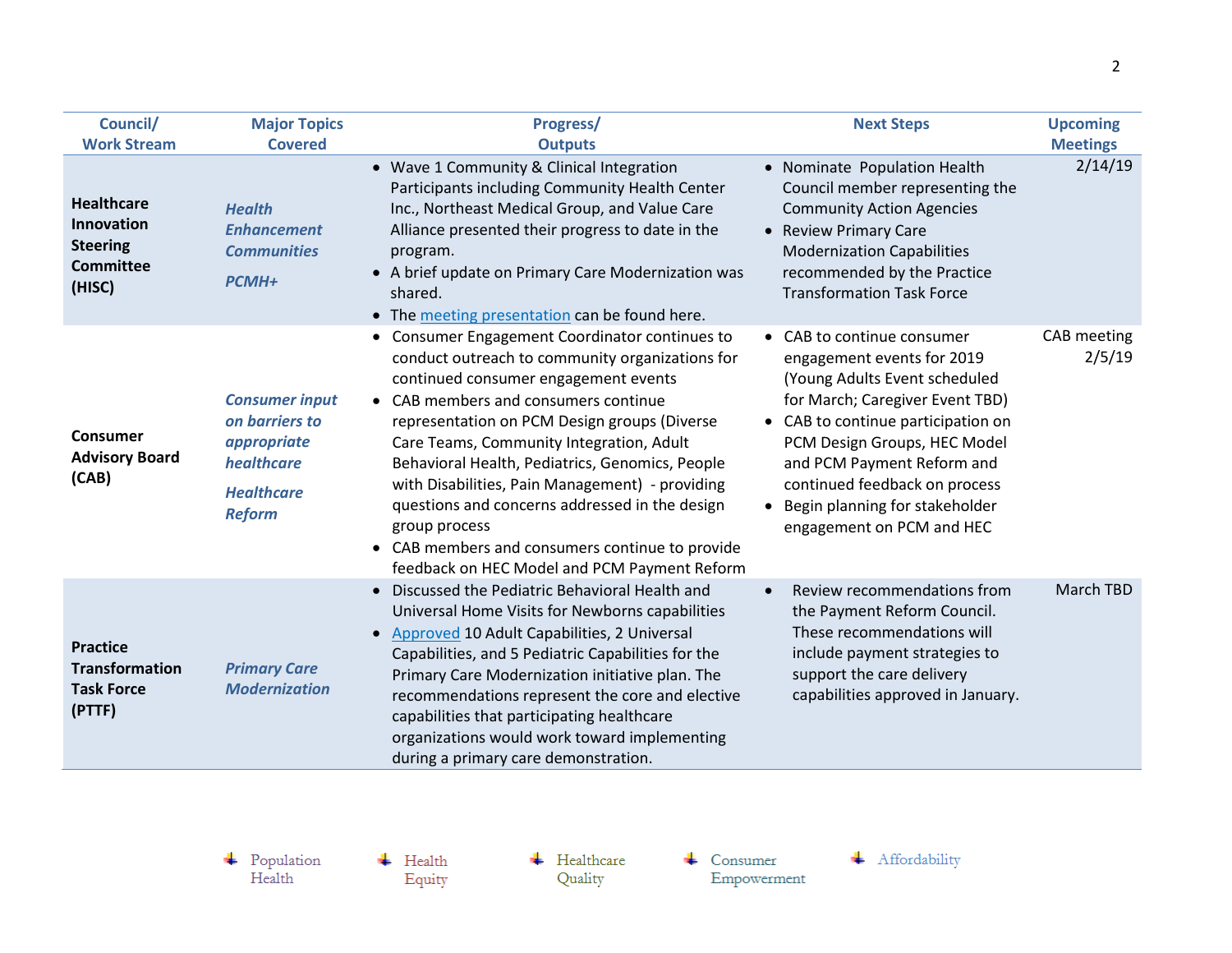*IAPD-U HIE Entity eCQM/CDAS Health Equity*

- Th[e Health IT Advisory Council](https://portal.ct.gov/OHS/HIT-Work-Groups/Health-IT-Advisory-Council/Meeting-Materials) met on 01/17/19 with the primary discussion around the state's submission on the IAPD and SMHP. Status updates was provided on the SUPPORT act and the formation of the Consent Design Group.
- [Medication Reconciliation & Polypharmacy](https://portal.ct.gov/OHS/HIT-Work-Groups/Medication-Reconciliation-and-Polypharmacy-Work-Group/Meeting-Agendas)  [Group](https://portal.ct.gov/OHS/HIT-Work-Groups/Medication-Reconciliation-and-Polypharmacy-Work-Group/Meeting-Agendas) formed and held subcommittee meetings in the month of January. Subcommittees include: (1) Technology and Innovation; (2) Medication Reconciliation & Prescribing, (3) Engagement and Safety, and (4) Policy.
- The IAPD and SMHP were submitted on January 31<sup>st</sup> to CMS. Funding approval is expected by April 2019. OHS has requested over \$50 Million dollars for a broad range of activities including: (1) continuation of previously approved FFY19 activities; (2) Technical assistance and onboarding support and connection for healthcare organization to the HIE Entity; (3) Development of the Use Cases utilizing the Use Case Factory model; (4) additional funds for planning and development of other priority use case and initiatives.
- The Health Equity Data Analytics (HEDA) project continues phase 2 of its work – Discovery and Analysis.
- We have made significant progress with regards to initial activities for onboarding eCQM Model participants. It is our goal to have to have data flowing from participants via C-CDA's securely transported to the CDAS by the end of March.
- Development of a preliminary draft of a Trust Agreement and Framework for the HIE Entity with a corresponding deployment plan.
- Submission of all OHS draft agreements for the IAPD to be submitted in mid-February to CMS.
- Consent Design Group will be formed in February and meet beginning of January.
- Execution of Legal documents with eCQM Model participants. Finalization of legal agreements with payors.
- Obtainment of signature of incorporators for articles of incorporation for HIE Entity including Secretary of State signature, filing of articles with the State of Connecticut, organizational meeting of board members to review and approval bylaws and conflict of interest policy. Finalization of business plan. Once entity incorporated additional staff to be hired to support work activities as needed.

 $\bullet$  HIT Advisory Council 2/21/19

 MRP Work Group 2/20/19

Affordability Empowerment

Consumer

Population

Health

 $\pm$  Health Equity  $\leftarrow$  Healthcare Quality

3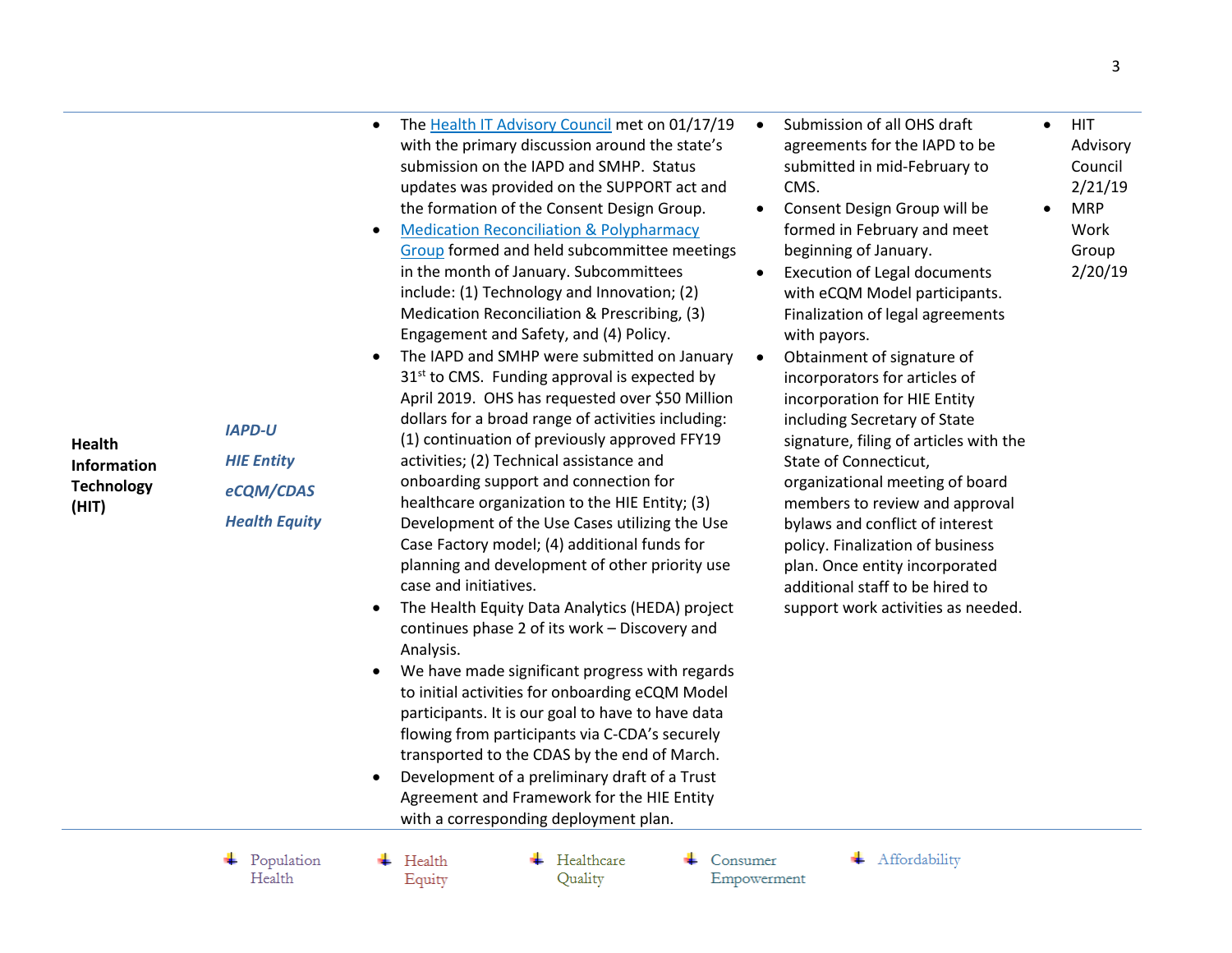| <b>Quality Council</b><br>(QC)                |                                                                                                                        | In addition to the Medication Reconciliation and<br>eCQM Model use case, additional progress has<br>been made on HIE use cases with regards to<br><b>Clinical Encounter Alerts and IIS. Supporting</b><br>operational and technical documentation for<br>clinical encounter alerts has been developed. IIS<br>has deployed - it's application and has begun to<br>onboarding participants. OHS has developed a<br>draft onboarding use case summary.<br>See Evaluation Section                                                                                                                                         |                                                                                                                                                                                                                                                                                                                                                                                                           |
|-----------------------------------------------|------------------------------------------------------------------------------------------------------------------------|------------------------------------------------------------------------------------------------------------------------------------------------------------------------------------------------------------------------------------------------------------------------------------------------------------------------------------------------------------------------------------------------------------------------------------------------------------------------------------------------------------------------------------------------------------------------------------------------------------------------|-----------------------------------------------------------------------------------------------------------------------------------------------------------------------------------------------------------------------------------------------------------------------------------------------------------------------------------------------------------------------------------------------------------|
|                                               |                                                                                                                        | HMA/DPH/OHS continued stakeholder<br>engagement during the HEC report public<br>comment period as efforts continued on the<br>Population Health project plan moving forward<br>following public comment.                                                                                                                                                                                                                                                                                                                                                                                                               | Compile feedback on a rolling<br>basis to complete a disposition<br>summary of all public comments<br>to be shared in the February<br><b>Population Health Council</b><br>meeting.                                                                                                                                                                                                                        |
| Population<br><b>Health Planning</b><br>(DPH) | <b>Health</b><br><b>Enhancement</b><br><b>Communities</b><br><b>Prevention</b><br><b>Services</b><br><b>Initiative</b> | DPH conducted calls with Reference Communities<br>to provide updates on the current status and to<br>solicit community feedback on the HEC report.<br>Executed STATE contracts with PSI TA vendor and<br>5 CBO and 5 AN/FQHC linkage model contracts.<br>Facilitate contractual agreements for 6 linkage<br>model partnerships, 1 for asthma and 5 for<br>diabetes self-management EBPs between CBOs<br>and AN/FQHCs.<br>BRFSS achieved successful completion of the<br>2018 data collection. There were 11,062<br>interviews collected for 2018 (preliminary total),<br>and the CT 2019 BRFSS was launched on January | TA provider will support the<br>delivery of effective and<br>financially sound diabetes and<br>asthma preventive services.<br>Contractors will actively<br>participate in TA including peer-<br>learning activities, partnership<br>calls and initiative evaluation<br>efforts.<br>DPH BRFSS staff will continue to<br>explore topics from CT BRFSS<br>results that will help inform SIM-<br>related work |

 $\begin{tabular}{c} \textbf{4} \quad Population \\ Health \end{tabular}$ 

 $\leftarrow$  Health Equity  $\leftarrow$  Healthcare Quality

 $\leftarrow$  Consumer Empowerment

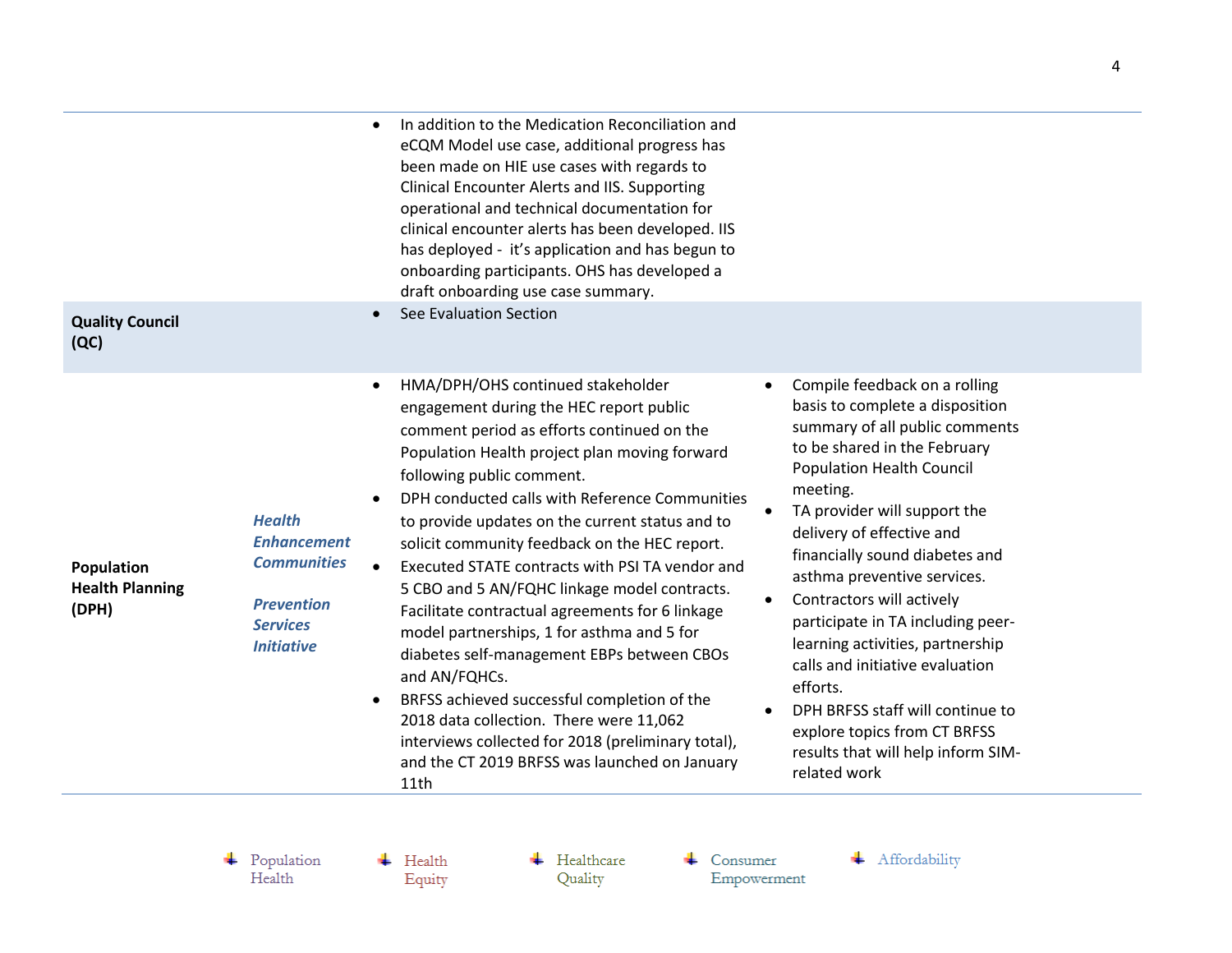| Surveillance Analysis & Reporting (SAR) unit Epi<br>staff abstracted the YR2002-2017 hospital-<br>specific cost-to-charge ratios from the Office of<br>Health Strategy website. |                                                                 |         |
|---------------------------------------------------------------------------------------------------------------------------------------------------------------------------------|-----------------------------------------------------------------|---------|
| Finalized PE monthly/quarterly report summaries<br>Requested information to begin compliance<br>reviews for Wave 2 PEs<br>Prepared for first provider collaborative of 2019     | Continue work on compliance<br>$\bullet$<br>reviews for new PEs | 2/13/19 |
|                                                                                                                                                                                 |                                                                 | .       |

| Care<br><b>Management</b><br><b>Committee</b>                                | Prepared for first provider collaborative of 2019                                                                                                                                                                                                                                                                                                                                                                                                                                                                                                                                                                                                                                                                                                                                                                               |                                                                                                                                                                                                                                                                                                                                     |                                                                                                                                                                                                                            |
|------------------------------------------------------------------------------|---------------------------------------------------------------------------------------------------------------------------------------------------------------------------------------------------------------------------------------------------------------------------------------------------------------------------------------------------------------------------------------------------------------------------------------------------------------------------------------------------------------------------------------------------------------------------------------------------------------------------------------------------------------------------------------------------------------------------------------------------------------------------------------------------------------------------------|-------------------------------------------------------------------------------------------------------------------------------------------------------------------------------------------------------------------------------------------------------------------------------------------------------------------------------------|----------------------------------------------------------------------------------------------------------------------------------------------------------------------------------------------------------------------------|
| <b>Value-based</b><br><b>Insurance</b><br><b>Design</b>                      | Continued recruiting efforts for the second<br>technical assistance cohort, set to launch in<br>March. Interested employers can apply here.                                                                                                                                                                                                                                                                                                                                                                                                                                                                                                                                                                                                                                                                                     | • Launch second technical<br>assistance cohort.<br>• Continue efforts to measure VBID<br>uptake statewide.                                                                                                                                                                                                                          | N/A                                                                                                                                                                                                                        |
| <b>UCONN</b><br><b>Community</b><br><b>Health Worker</b><br>(CHW) Initiative | Continued work with Walker Group regarding the<br>website tool "go fetch" a searchable database to<br>provide assistance in searching for employment<br>opportunities.<br>Reviewed and approved design for the<br>searchable database for the CHW training<br>programs locally, regionally and nationally.<br>Reviewed and updated 30 of the Core<br>Competency programs.<br>Developed 3 one pagers for marketing and<br>recognized the need to hire an advertising<br>consultant, who was brought on-board in early<br>January.<br>Marketing consultant developed the first drafts<br>of the employer and CHW fact sheets and re-<br>instated the social media platforms for use with<br>the CHW presentations. In addition, we are<br>working with the CT Health Foundation to<br>combine forces promoting CHW certification. | Attend scheduled meetings with<br>Bridgeport Hospital, Bristol<br>Hospital and Yale New Haven<br>Hospital to promote CHW<br>Certification.<br>Continued Collective strategies<br>to working in the engagement of<br>the CHW certification with<br>Health Equity Solutions,<br>Hispanic Health Council and<br>CHW Association of CT. | Scheduled<br>meetings<br>with<br><b>Bridgeport</b><br>Hospital,<br><b>Bristol</b><br>Hospital and<br><b>Yale New</b><br>Haven<br>Hospital to<br>promote<br><b>CHW</b><br>Certification<br>for the<br>month of<br>February. |

 $\blacktriangleright$  Population Health

 $\overline{\phantom{a}}$  Health Equity

 $\bullet$ 

 $\bullet$ 

 $\bullet$ 

 $\bullet$ 

**Person Centered** 

**Medical Home** 

Plus (PCMH+) &

 $\leftarrow$  Healthcare Quality

 $\leftarrow$  Consumer Empowerment

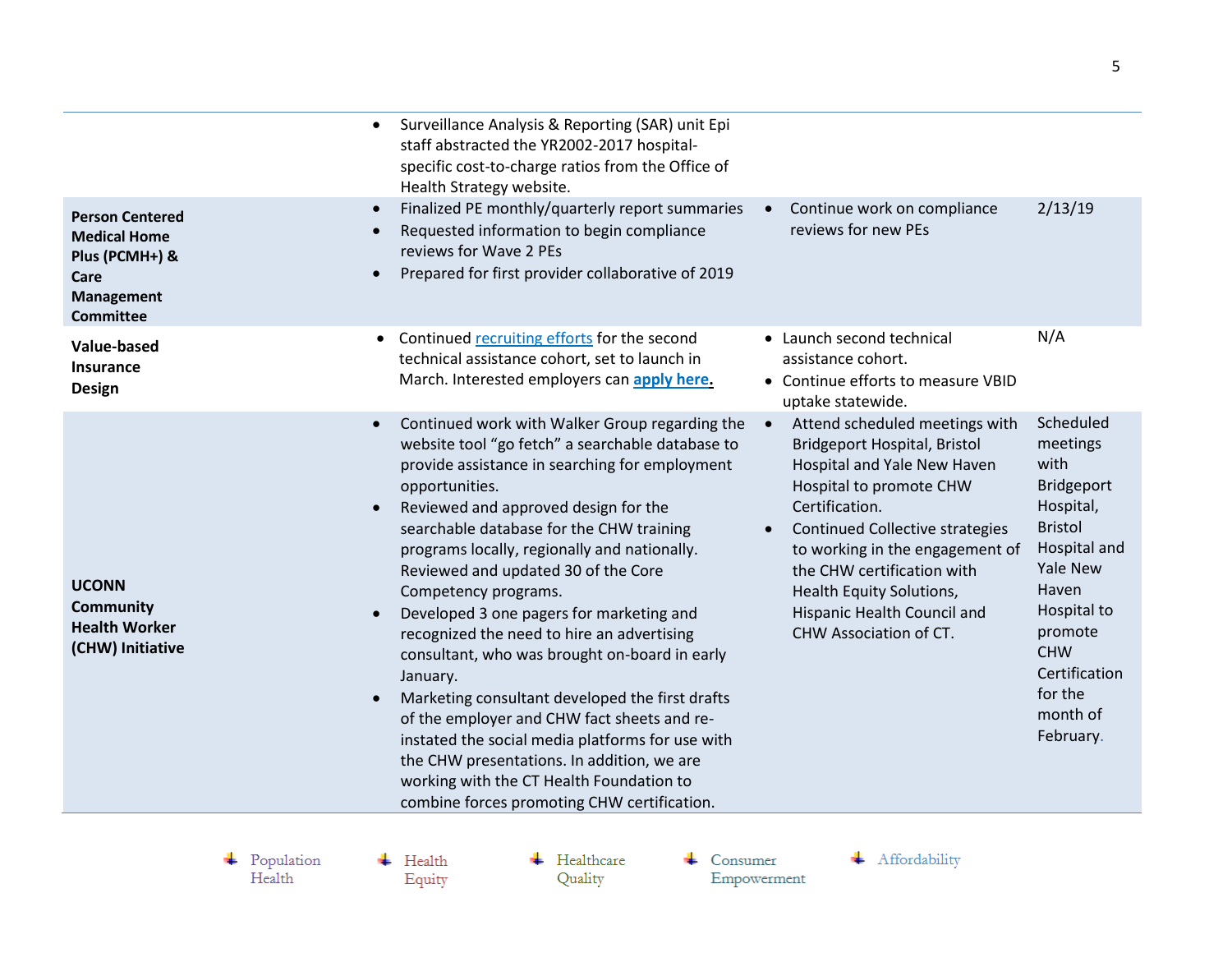|                                   |                  | In building the CHW infrastructure, we met with<br>DPH to discuss the CHW Association of CT and to<br>look at what would be needed to build their<br>capacity.<br>Consulted with CT Health Foundation's<br>communications staff to provide input on their<br>CHW Certification information.<br>Presently engaged with a CHW Advocacy group<br>$\bullet$<br>with Health Equity Solutions, Hispanic Health<br>Council and CHW Association of CT in advocacy<br>plan to get Certification of CHWs passed. |                                                                                                                                                                                                                                                                                                                                                                                 |     |
|-----------------------------------|------------------|--------------------------------------------------------------------------------------------------------------------------------------------------------------------------------------------------------------------------------------------------------------------------------------------------------------------------------------------------------------------------------------------------------------------------------------------------------------------------------------------------------|---------------------------------------------------------------------------------------------------------------------------------------------------------------------------------------------------------------------------------------------------------------------------------------------------------------------------------------------------------------------------------|-----|
|                                   | <b>Dashboard</b> | • Continued data acquisition and analysis for<br>dashboard<br>• Completed commercial CAHPS administration<br>• Completed 2017 VBID data collection, continued<br>2017 APM collection<br>• Contributed to draft evaluation presentation for<br><b>HISC</b>                                                                                                                                                                                                                                              | Analysis of APCD data to set<br>baselines and targets for<br>healthcare delivery methods<br>Begin report on commercial<br>$\bullet$<br><b>CAHPS results</b><br>Complete APM reporting for<br>2017                                                                                                                                                                               | n/a |
| <b>UCONN</b><br><b>Evaluation</b> | <b>Scorecard</b> | • Continued analysis of commercial claims data and<br>user interface development<br>• Finalized provider lists with Advanced Networks<br>and initiated communication with FQHCs on project<br>and provider lists<br>• Presented to Quality Council on status and<br>methods, obtained feedback on methods                                                                                                                                                                                              | Publish RFP for Physician Survey<br>Continue work on evaluation<br>presentation to HISC<br>Continue user interface<br>$\bullet$<br>development and commercial<br>claims analysis including<br>integration of attribution<br>module<br>Continue engagement with<br>healthcare organizations<br>including FQHCs<br>Present findings to Quality<br>Council for feedback on methods |     |

 $\begin{tabular}{c} \textbf{4} \quad Population \\ Health \end{tabular}$ 

 $\leftarrow$  Health Equity  $\leftarrow$  Healthcare Quality

 $\leftarrow$  Consumer Empowerment + Affordability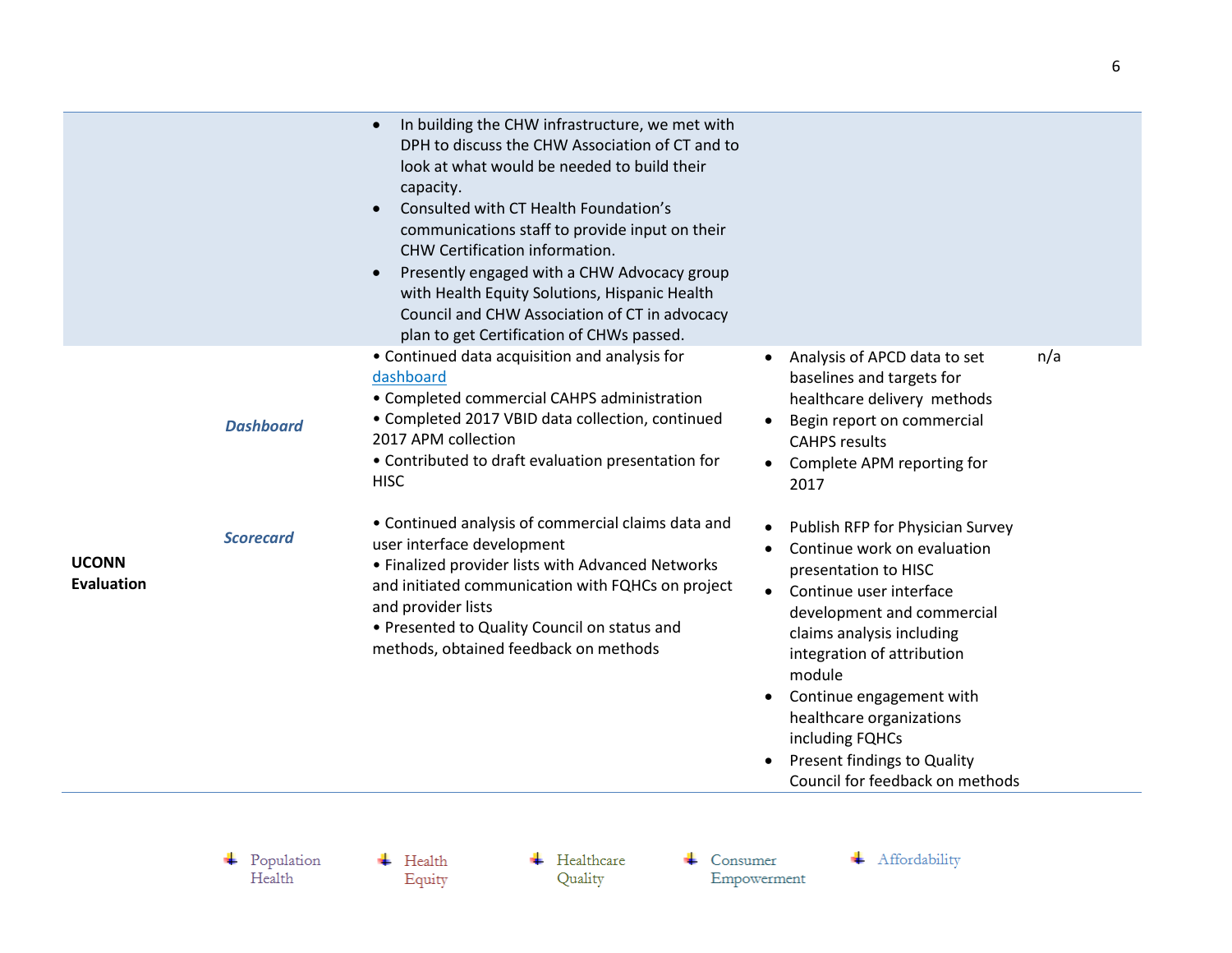| <b>Community and</b><br><b>Clinical</b><br>Integration<br>Program | • IPRO, the Validation Vendor for CCIP joined each of<br>the monthly CCIP check-in calls to prepare the<br>Participants for the data collection process that<br>will begin in late February. This process will assess<br>participant progress in achieving the Standards.<br>• OHS established an agreement with Marie Smith at<br>UConn to provide subject matter support to the<br>CCIP participants on comprehensive medication<br>management and the integration of pharmacists<br>into care teams.<br>• OHS identified a vendor to provide technical<br>assistance to the 8 FQHCs participating in both<br>PCMH+ and the Practice Transformation Network<br>grant. The TA will focus on the CCIP Health Equity<br>Improvement Standard which is required for all<br>PCMH+ participants.<br>• CCIP Wave 1 participants presented their progress<br>in the program to date to the Steering Committee. | Complete contract with CCIP<br>Health Equity Improvement<br>vendor.<br>Launch validation process.<br>$\bullet$<br>Launch technical assistance with<br>PTN participants to achieve the<br>Health Equity Improvement<br>standard.<br>Host learning call on strategies<br>for ED utilization reduction and<br>community referral platforms. |
|-------------------------------------------------------------------|----------------------------------------------------------------------------------------------------------------------------------------------------------------------------------------------------------------------------------------------------------------------------------------------------------------------------------------------------------------------------------------------------------------------------------------------------------------------------------------------------------------------------------------------------------------------------------------------------------------------------------------------------------------------------------------------------------------------------------------------------------------------------------------------------------------------------------------------------------------------------------------------------------|------------------------------------------------------------------------------------------------------------------------------------------------------------------------------------------------------------------------------------------------------------------------------------------------------------------------------------------|
| Grant<br>Administration                                           | • The AY4 Operational Plan was approved by CMMI<br>and the Notice of Award was issued                                                                                                                                                                                                                                                                                                                                                                                                                                                                                                                                                                                                                                                                                                                                                                                                                    |                                                                                                                                                                                                                                                                                                                                          |

## **ACRONYMS**

**APCD** – All-Payers Claims Database

- **AHCT** Access Health Connecticut
- **BRFSS** Behavioral Risk Factor Surveillance System
- **CAB** Consumer Advisory Board
- **CCIP** Clinical & Community Integration Program
- **CHW** Community Health Worker
	- $\blacktriangleright$  Population  $\leftarrow$  Health Health Equity
- $\leftarrow$  Healthcare Quality
- **CMC** Care Management Committee **CMMI** – Center for Medicare & Medicaid Innovations **DPH** – Department of Public Health **DSS** – Department of Social Services **EAC** – Equity and Access Council
- **EHR** Electronic Health Record
- **HISC** Healthcare Innovation Steering Committee
	- $\leftarrow$  Consumer Empowerment